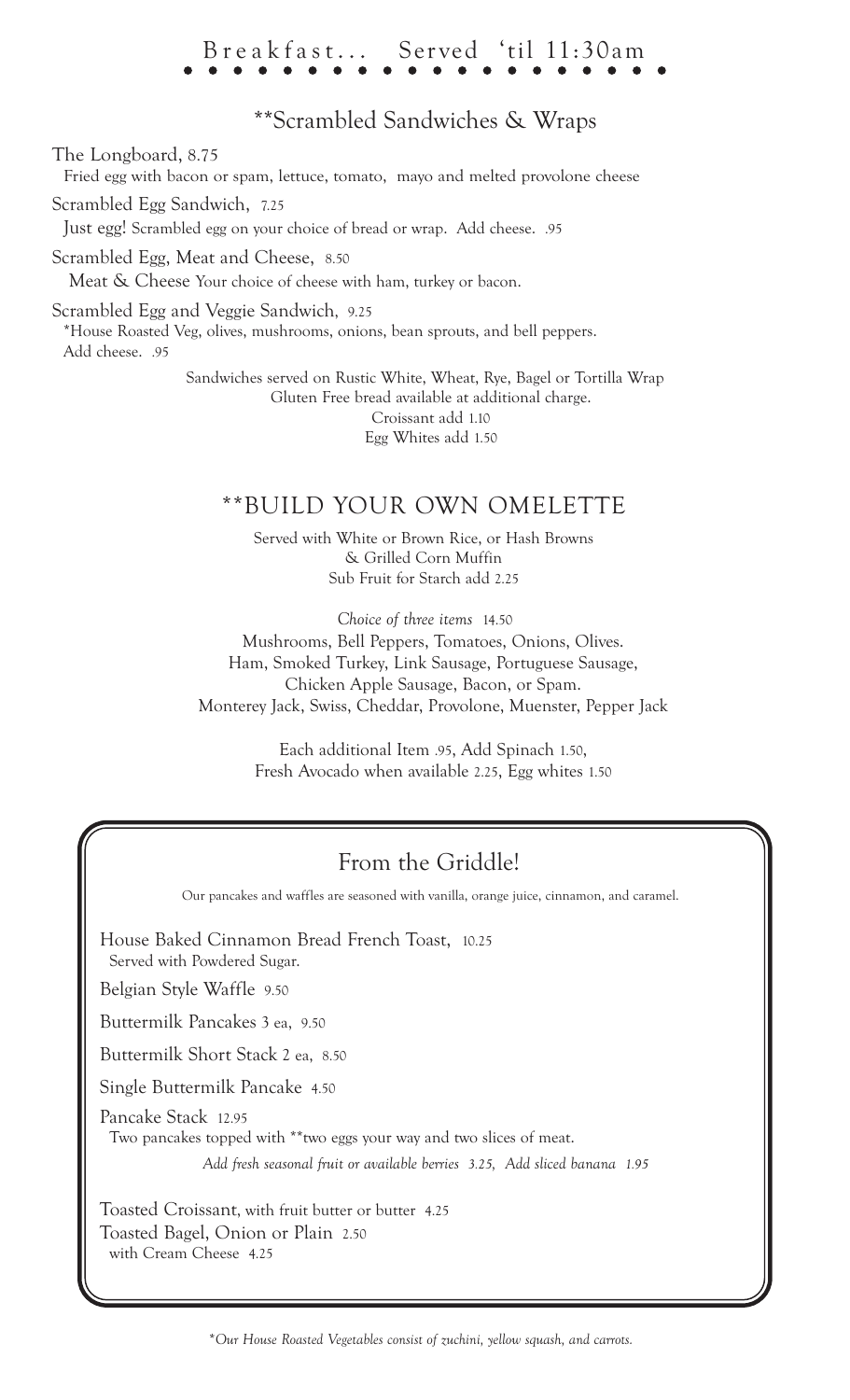### \*\*Breakfast Favorites

These items served with White or Brown Rice, or Hash Browns. Grilled Corn Muffin. Gluten Free bread available at additional charge Sub Fruit for Starch add 2.25

Bonzo Burrito Tortilla Wrap, 14.95

Sautéed ham, peppers, mushrooms, onions, olives, and black beans scrambled with eggs, cheddar & jack, served with salsa and sour cream.

The Kahili Breakfast, 13.95

Our breakfast scramble with Portuguese sausage, ham, green onions, tomatoes and melted Monterey Jack cheese scrambled together with eggs.

Lawai Farmers Omelette, 15.25 Sautéed mushrooms, bacon, tomatoes, onions, spinach, and melted Feta cheese.

Very Veggie Omelette, 15.25

We sauté our \*House Roasted Veggies with mushrooms, onions, olives, bell peppers, sun-dried tomatoes, bean sprouts, and Muenster cheese.

Roasted Veggie Bowl, 15.25

\*House Roasted Veggies with onion, spinach, portobello mushrooms, and bell peppers. Set atop brown rice and topped with 2 eggs your way!

> Please . . . no substitutions Thank you! Extra plate charge 2.00

### \*\*Traditionals...

Paniolo Style Breakfast, 12.95 Two eggs any style with Hash Browns or Rice. Bacon, Spam, Ham, Smoked Turkey,

Link or Portuguese Sausage. Grilled Corn Muffin.

South Shore Breakfast, 13.75

Two eggs any style with Fresh Fruit and a choice of Brown Rice, White Rice, or Hash Browns. Grilled Corn Muffin.

North Shore Breakfast, 12.95

Two eggs any style with sliced tomato and Bacon, Spam, Ham, Smoked Turkey, Link or Portuguese Grilled Corn Muffin.

Egg Benny or Veggie Benny, Single 11.50, Double 15.75

Choice of English Muffin, Onion or Plain Bagel with Ham, Turkey, or \*House Roasted Veggies. Topped with poached egg and hollandaise sauce or tomato salsa. Rice, or Hash Browns.

Smoked Salmon Benny, Single 14.75, Double 18.75

Choice of English Muffin, Onion or Plain Bagel with sautéed spinach and onion. Topped with poached egg and hollandaise sauce or tomato salsa. Rice, or Hash Browns.

Kalua Pork Benny, Single 13.75 Double 17.25 Choice of English Muffin, Onion or Plain Bagel with sautéed spinach and onion. Topped with poached egg and hollandaise sauce or tomato salsa. Rice, or Hash Browns.

Smoked Salmon, Bagel and Cream Cheese, 16.95 Served with sliced onion, tomato, and capers. Onion or plain bagel.